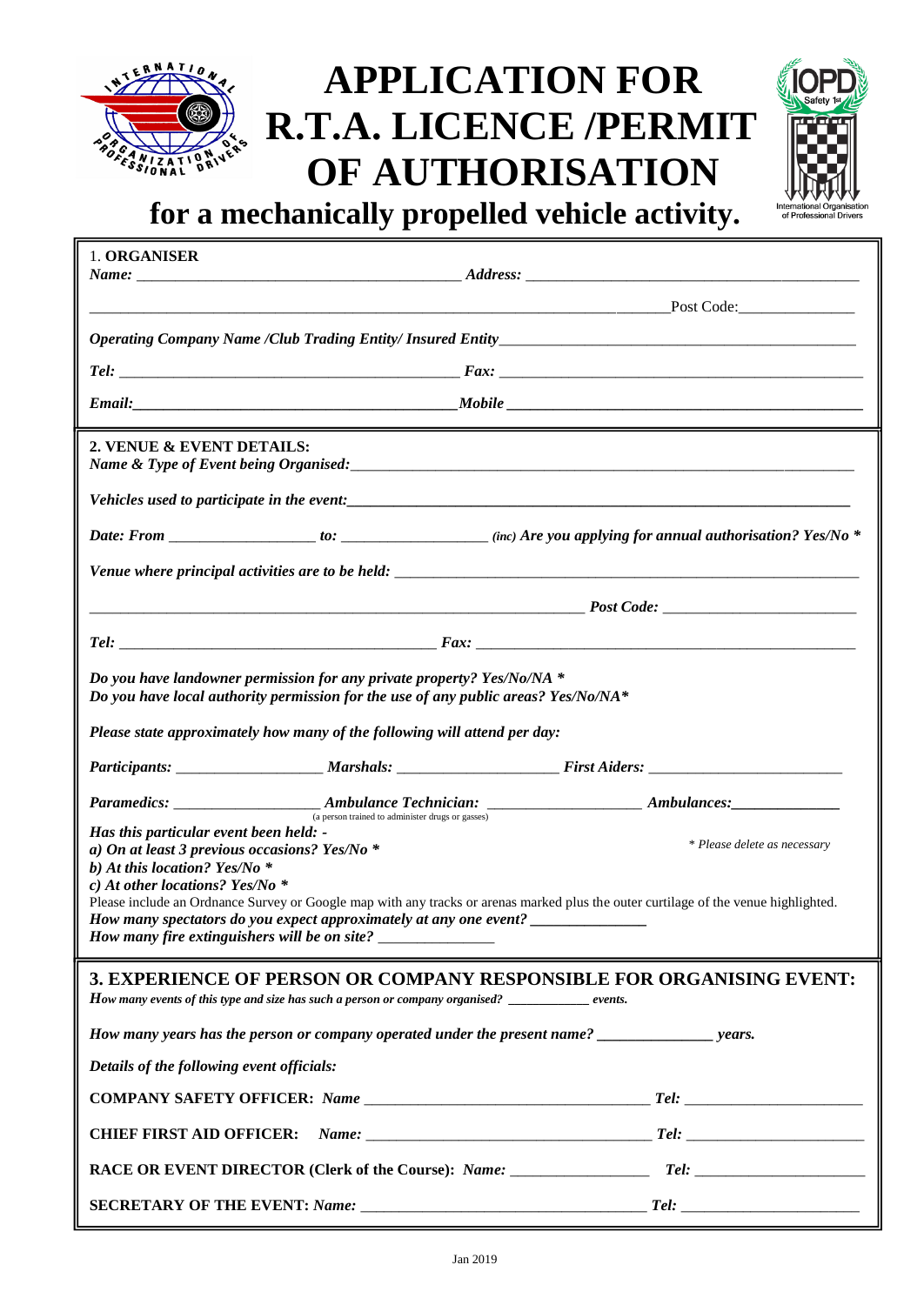### **4. INSURANCE:**

*Who are the event insurers?* 

*PLEASE INCLUDE A PHOTOCOPY OF THE CURRENT CERTIFICATE OF INSURANCE THE IOPD requires it is NAMED ALONG WITH THE LANDOWNER AS AN INDEMNIFIED PARTY (This should be easily attained by request from your broker at no extra charge).*

*Contact Name: Tel:* 

*Are you in receipt of a written quotation? Yes/No \* \* If yes, please include a photocopy for our files*

*\*Please delete as applicable*

*Please give a brief summary of insurance cover applied for and obtained. If applying for an annual exemption, please also include the applicable Policy No:*

 *Policy No: (if applicable)* 

### **5. ARENA & SAFETY ZONES**

*The length and width of the arena/circuit or track:* **\_\_\_\_\_\_***\_\_\_\_\_\_\_\_\_\_\_\_\_\_\_\_\_\_\_\_\_\_\_\_\_\_\_\_\_\_\_\_\_\_\_\_\_\_\_\_\_\_\_\_\_\_\_\_\_*

*The surface of above is made of: Tarmac/Gravel/Grass/Other (please state)* 

*All spectator barriers are made of: Rope & Stakes/Temporary interlocking steel barriers/permanent fencing/concrete*  wall/solid timber fence/Armco/earth bank/other (please state)

*The enclosed arena/track/circuit plan must note in detail the length, width, type and position of safety zones/crowd barriers.*

#### **6. EVENT ORGANISATION:**

*Please enclose the following:*

- *a) A fully detailed arena/track or circuit plan also noting the position of marshals/first aid/fire equipment and safety zones.*
- *b) If applicable, a summary of the motor sports, emergency service, first aid & spectator control experience of key personnel.*
- *c) If applicable, a summary of the equipment carried by the first aid personnel, fire units, doctor, ambulance etc.*
- *d) Names, titles, Tel numbers and brief summary of the motor activity experience of the following officers: I) Company Safety Officer, II) Chief First Aid Person, III) Event or Race Director.*
- *e) A detailed summary of the type of event, its composition, type/or class of vehicles used and a copy of the event(s) rules and regulations/codes of practice/supplementary regulations.*
- *f) An IOPD Method Statement or equivalent (i.e. What you are going to do and how you are going to do it).*
- *g) An IOPD Risk Assessment or equivalent. (Both available from the IOPD directly)*

*Have the following civil organisations been informed of your event(s)?* 

*Local Police: Yes/No \* Local Hospital: Yes/No\**

| 7. SIGNATURE:                                                                                                                                                                                                                                                                                                                       |  |  |  |
|-------------------------------------------------------------------------------------------------------------------------------------------------------------------------------------------------------------------------------------------------------------------------------------------------------------------------------------|--|--|--|
|                                                                                                                                                                                                                                                                                                                                     |  |  |  |
|                                                                                                                                                                                                                                                                                                                                     |  |  |  |
| licence under the Road Traffic Act (as amended by the 1991 Road Traffic Act) for the here noted venue and<br>event(s). I understand that a site inspection is mandatory.<br>I also agree to the details that I have provided being stored by the IOPD in order that it can service and administer<br>the needs of the Organisation. |  |  |  |
| I enclose the applicable fee of £                                                                                                                                                                                                                                                                                                   |  |  |  |
|                                                                                                                                                                                                                                                                                                                                     |  |  |  |